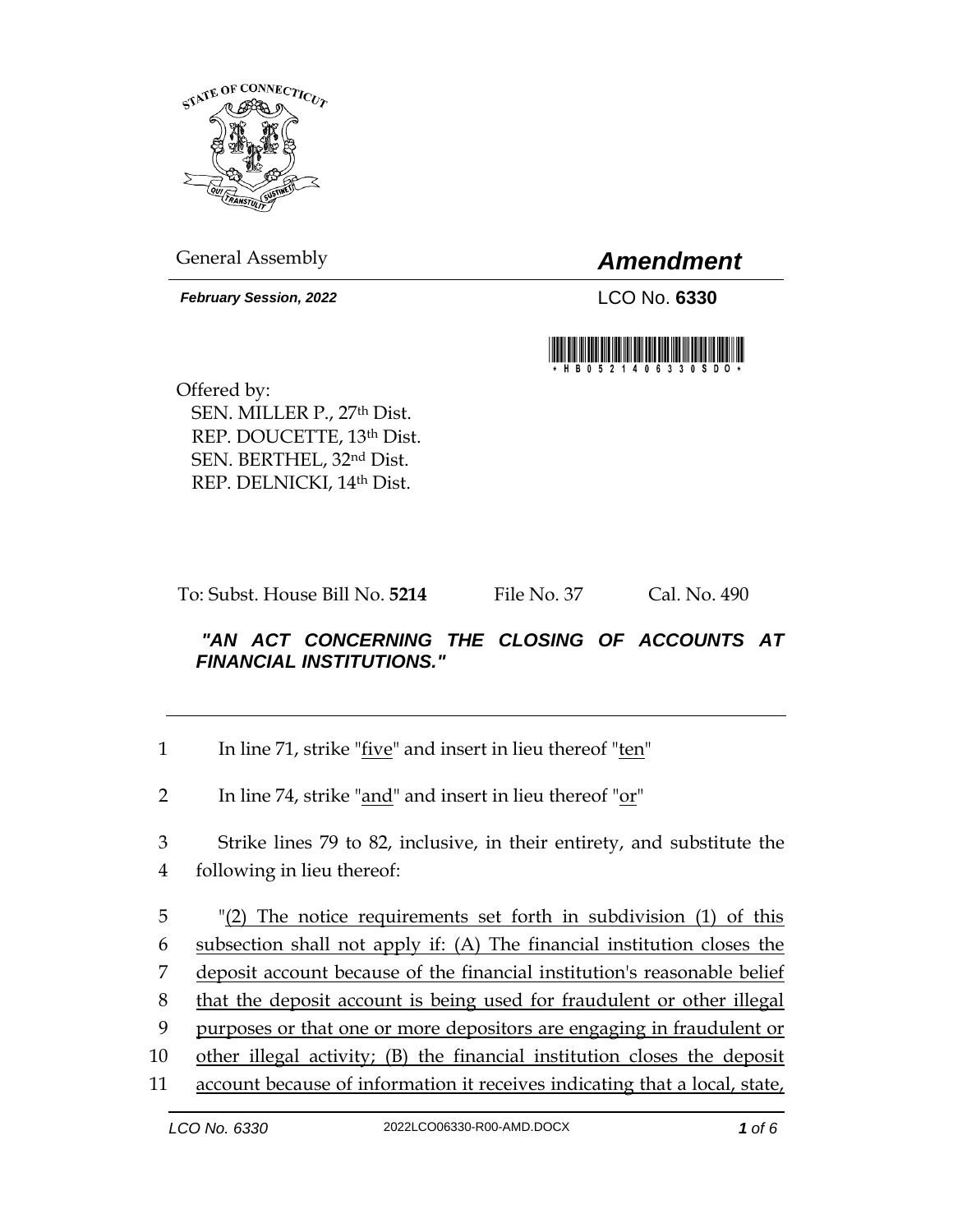| 12 | or federal law enforcement or regulatory agency is investigating              |  |  |
|----|-------------------------------------------------------------------------------|--|--|
| 13 | whether any fraudulent or other illegal activity involving the deposit        |  |  |
| 14 | account or any depositor has occurred; (C) the financial institution is       |  |  |
| 15 | asked or directed by any court or local, state or federal law enforcement     |  |  |
| 16 | or regulatory agency to refrain from providing information pertaining         |  |  |
| 17 | to the closing of the deposit account to the depositor; (D) the financial     |  |  |
| 18 | institution is prohibited by state or federal law or regulation from          |  |  |
| 19 | providing such notice; (E) the financial institution has a reasonable         |  |  |
| 20 | belief that providing such notice may put any employee of the financial       |  |  |
| 21 | institution at risk of physical or emotional harm caused by a depositor;      |  |  |
| 22 | or (F) the financial institution complies with any state or federal law that  |  |  |
| 23 | requires the financial institution to provide notice to one or more           |  |  |
| 24 | depositors of the closing of the account."                                    |  |  |
|    |                                                                               |  |  |
| 25 | After the last section, add the following and renumber sections and           |  |  |
| 26 | internal references accordingly:                                              |  |  |
| 27 | "Sec. 501. Section 36a-596 of the general statutes, as amended by             |  |  |
| 28 | section 2 of substitute senate bill 268 of the current session, as amended    |  |  |
| 29 |                                                                               |  |  |
|    | by Senate Amendment Schedule "A", is repealed and the following is            |  |  |
| 30 | substituted in lieu thereof (Effective October 1, 2022):                      |  |  |
| 31 | As used in sections 36a-595 to 36a-612, inclusive:                            |  |  |
|    |                                                                               |  |  |
| 32 | (1) "Advertise" or "advertising" has the same meaning as provided in          |  |  |
| 33 | section 36a-485.                                                              |  |  |
| 34 | (2) "Authorized delegate" means a person designated by a person               |  |  |
| 35 | licensed pursuant to sections 36a-595 to 36a-612, inclusive, to provide       |  |  |
| 36 | money transmission services on behalf of such licensed person.                |  |  |
|    |                                                                               |  |  |
| 37 | $(3)$ "Control" means $(A)$ the power to vote, directly or indirectly, at     |  |  |
| 38 | least twenty-five per cent of the outstanding voting shares or voting         |  |  |
| 39 | interests of a licensee or person in control of a licensee; (B) the power to  |  |  |
| 40 | elect or appoint a majority of key individuals or executive officers,         |  |  |
| 41 | managers, directors, trustees or other persons exercising managerial          |  |  |
| 42 | authority of a person in control of a licensee; or (C) the power to exercise, |  |  |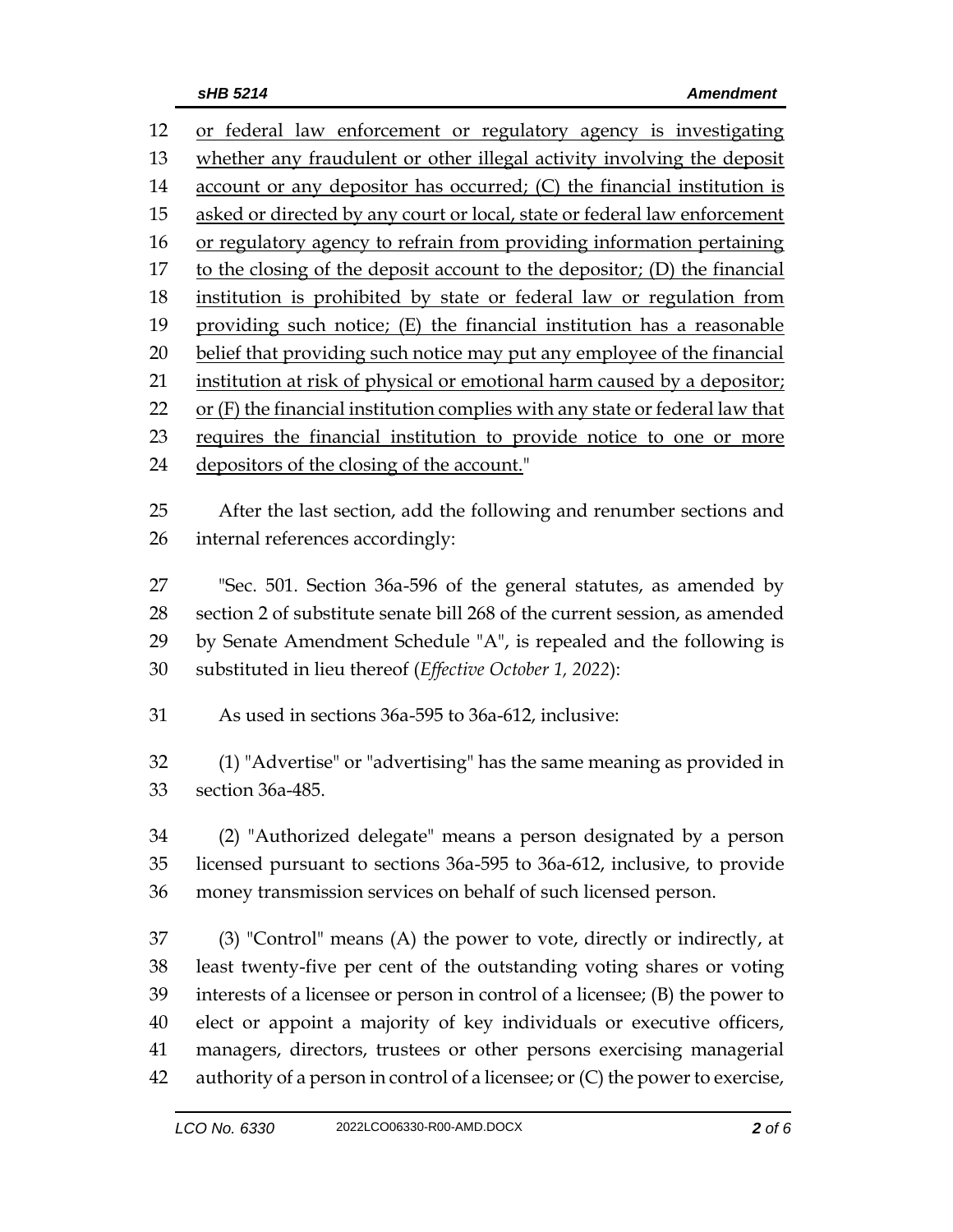directly or indirectly, a controlling influence over the management or policies of a licensee or person in control of a licensee. For purposes of this subdivision: (i) A person is presumed to exercise a controlling influence when the person holds the power to vote, directly or indirectly, at least ten per cent of the outstanding voting shares or voting interests of a licensee or person in control of a licensee, (ii) a person presumed to exercise a controlling influence can rebut such presumption if the person is a passive investor, and (iii) to determine the percentage of control, a person's interest shall be aggregated with the interest of any other immediate family member, including the person's spouse, parent, child, sibling, mother-in-law, father-in-law, son-in-law, daughter-in-law, brother-in-law, sister-in-law and any other person who shares the person's home.

 (4) "Control person" means any **[**person**]** individual in control of a licensee or applicant, any **[**person**]** individual who seeks to acquire control of a licensee or a key individual.

 (5) "Electronic payment instrument" means a card or other tangible object for the transmission of money or monetary value or payment of money which contains a microprocessor chip, magnetic stripe, or other means for the storage of information, that is prefunded and for which the value is decremented upon each use, but does not include a card or other tangible object that is redeemable by the issuer in the issuer's goods or services.

 (6) "Holder" means a person, other than a purchaser, who is either in possession of a payment instrument and is the named payee thereon or in possession of a payment instrument issued or endorsed to such person or bearer or in blank. "Holder" does not include any person who is in possession of a lost, stolen or forged payment instrument.

 (7) "Key individual" means any **[**person**]** individual ultimately responsible for establishing or directing policies and procedures of the licensee, including, but not limited to, an executive officer, manager, director or trustee.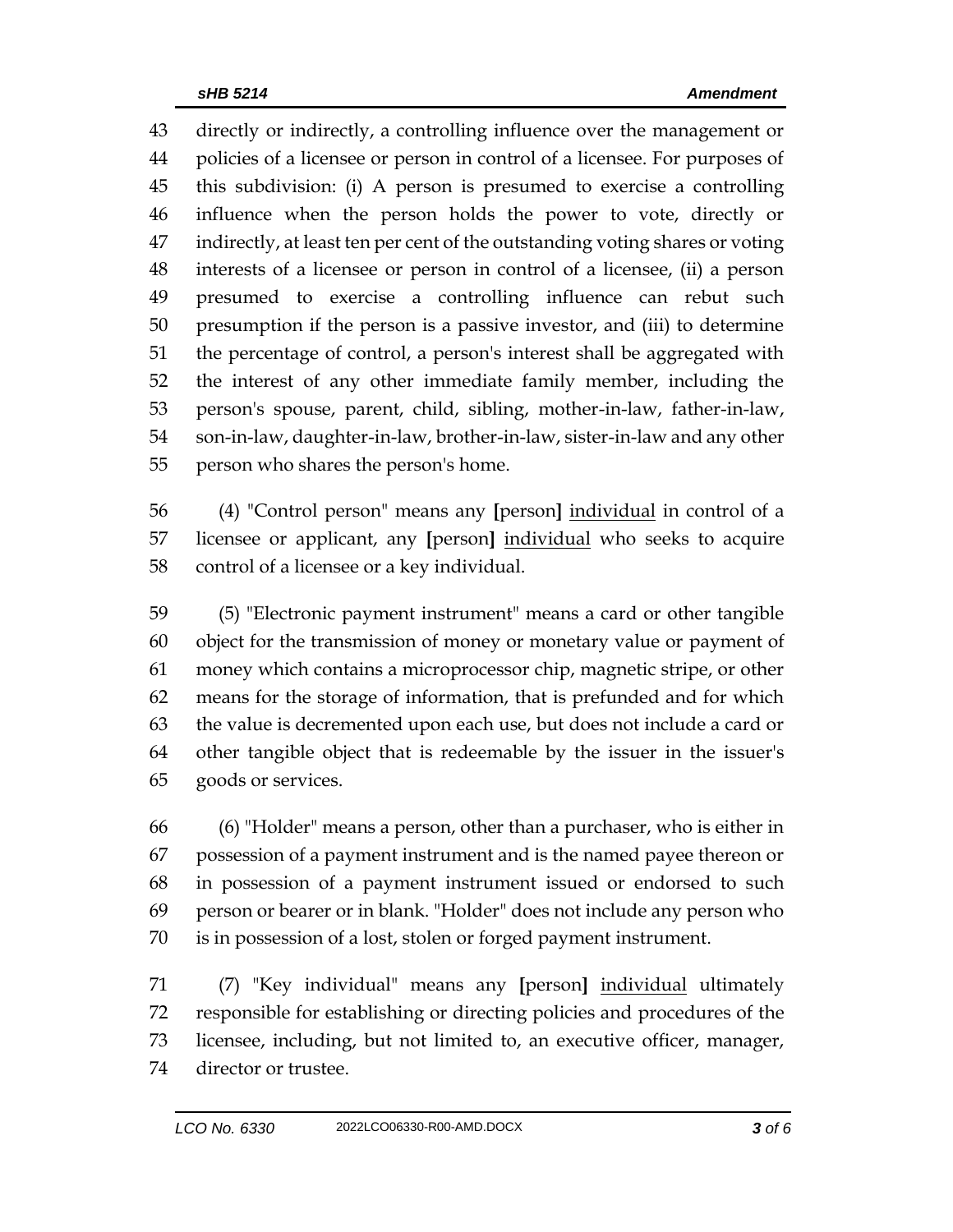(8) "Licensee" means any person licensed or required to be licensed pursuant to sections 36a-595 to 36a-612, inclusive.

 (9) "Main office" has the same meaning as provided in section 36a-485.

 (10) "Monetary value" means a medium of exchange, whether or not redeemable in money.

 (11) "Money transmission" means engaging in the business of issuing or selling payment instruments or stored value, receiving money or monetary value for current or future transmission or the business of transmitting money or monetary value within the United States or to locations outside the United States by any and all means including, but not limited to, payment instrument, wire, facsimile or electronic transfer.

 (12) "Outstanding" means (A) in the case of a payment instrument or stored value, that: (i) It is sold or issued in the United States; (ii) a report of it has been received by a licensee from its authorized delegates; and (iii) it has not yet been paid by the issuer, and (B) for all other money transmissions, the value reported to the licensee for which the licensee or any authorized delegate has received money or its equivalent value from the customer for transmission, but has not yet completed the money transmission by delivering the money or monetary value to the person designated by the customer.

 (13) "Passive investor" means a person that: (A) Does not have the power to elect a majority of key individuals or executive officers, managers, directors, trustees or other persons exercising managerial authority of a person in control of a licensee; (B) is not employed by and does not have any managerial duties of the licensee or person in control of a licensee; (C) does not have the power to exercise, directly or indirectly, a controlling influence over the management or policies of a licensee or person in control of a licensee; and (D) attests to subparagraphs (A), (B) and (C) of this subdivision in the form and manner prescribed by the commissioner.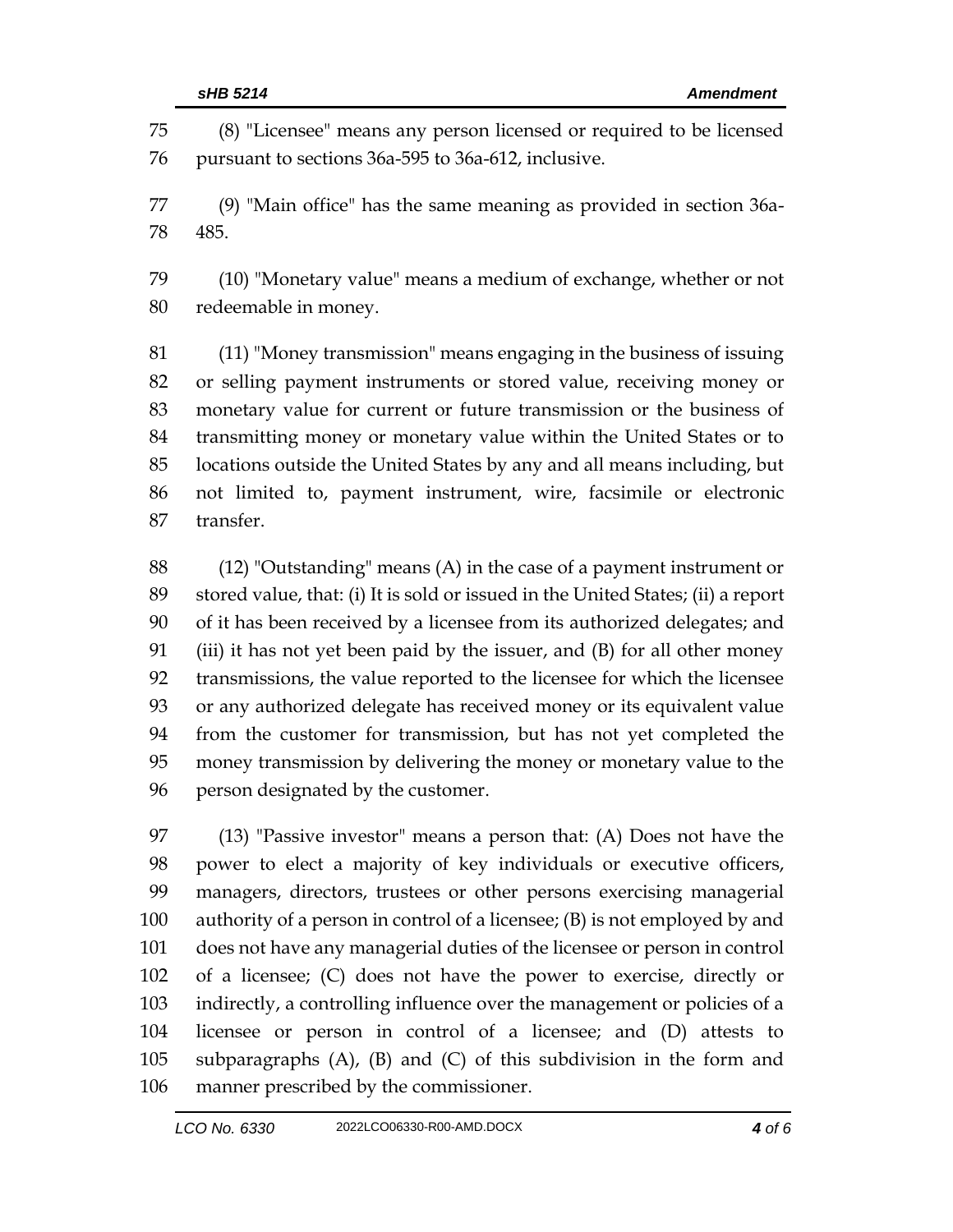(14) "Payment instrument" means a check, draft, money order, travelers check or electronic payment instrument that evidences either an obligation for the transmission of money or monetary value or payment of money, or the purchase or the deposit of funds for the purchase of such check, draft, money order, travelers check or electronic payment instrument.

 (15) "Permissible investment" means: (A) Cash in United States currency; (B) time deposits, as defined in section 36a-2, or other debt instruments of a bank; (C) bills of exchange or bankers acceptances which are eligible for purchase by member banks of the Federal Reserve System; (D) commercial paper of prime quality; (E) interest-bearing bills, notes, bonds, debentures or other obligations issued or guaranteed by: (i) The United States or any of its agencies or instrumentalities, or (ii) any state, or any agency, instrumentality, political subdivision, school district or legally constituted authority of any state if such investment is of prime quality; (F) interest-bearing bills or notes, or bonds, debentures or preferred stocks, traded on any national securities exchange or on a national over-the-counter market, if such debt or equity investments are of prime quality; (G) receivables due from authorized delegates consisting of the proceeds of the sale of payment instruments which are not past due or doubtful of collection; (H) gold; and (I) any other investments approved by the commissioner. Notwithstanding the provisions of this subdivision, if the commissioner at any time finds that an investment of a licensee is unsatisfactory for investment purposes, the investment shall not qualify as a permissible investment.

 (16) "Prime quality" of an investment means that it is within the top four rating categories in any rating service recognized by the commissioner unless the commissioner determines for any licensee that only those investments in the top three rating categories qualify as prime quality.

 (17) "Purchaser" means a person who buys or has bought a payment instrument or who has given money or monetary value for current or future transmission.